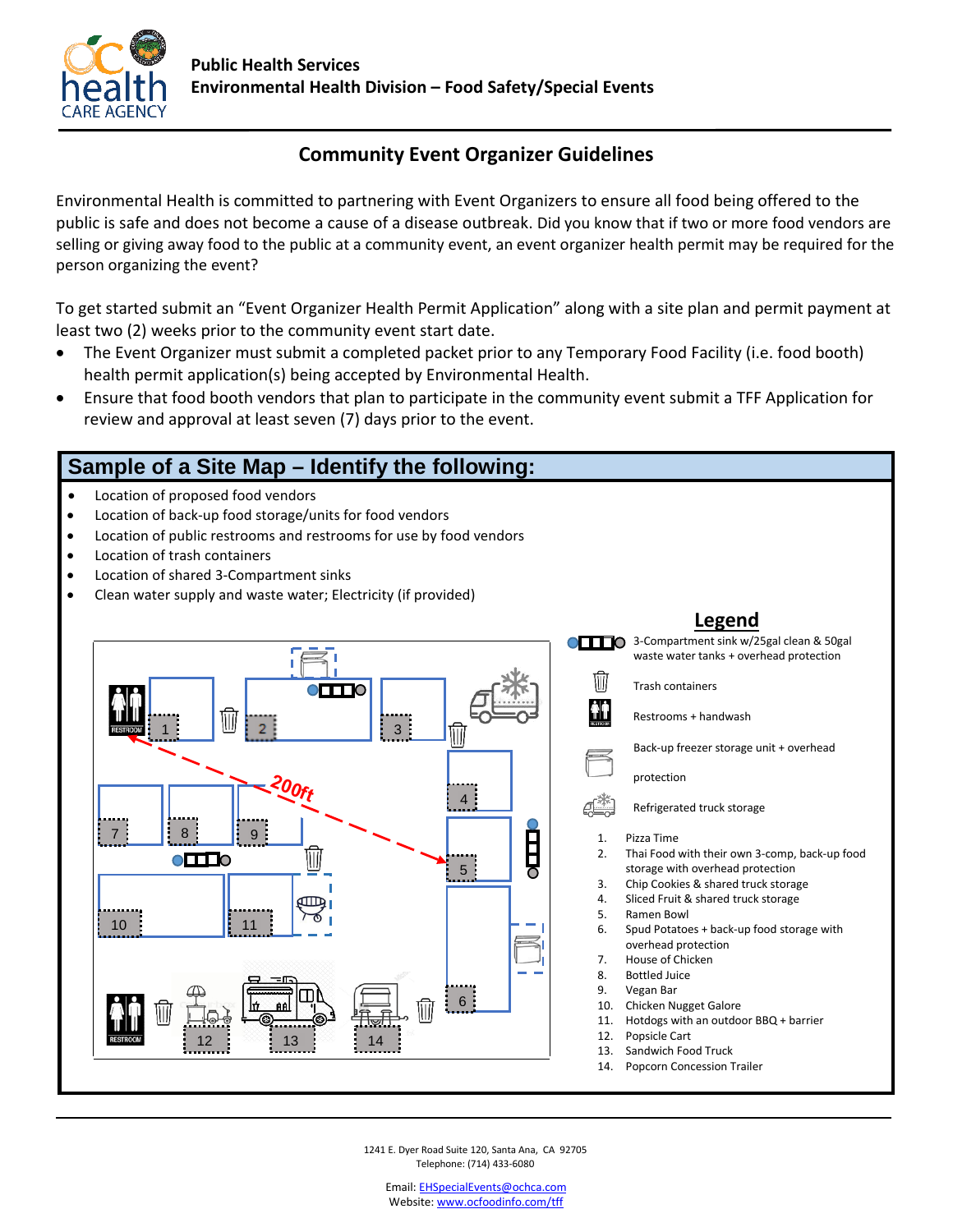## **VENDOR MEETINGS**

Environmental Health (EH) is available to participate in vendor meetings so that we can answer any questions and ensure that all the required applications are submitted prior to the event. If your organization is interested in EH attending your meeting, please contact us two weeks in advance of your meeting, so that we can plan accordingly.

# **EVENT ORGANIZER SET UP REQUIREMENTS**

Provide a 3-Compartment sink within 100 feet of food booths that are handling unpackaged food. Sink must have:

- $\Box$  Hot (120°F) and cold running water
- □ Minimum 25 gallons of potable water with waste tanks being 50% greater
- $\Box$  Minimum 18"x18"x12" compartment size with dual integral drain boards
- $\Box$  May be shared by up to 8 TFF vendors
- □ Overhead protection

*Note: A utensil wash sink may not be required if the duration of the event is 4 hours or less and each food vendor has an adequate supply of properly cleaned and santized backup utensils, dishes, and cooking equipment.*

Food employee toilets/handwashing facilities

- $\Box$  1 toilet per 15 food employees within 200 feet of food operations
- $\Box$  A sign should be provided indicating "Employees Only"
- $\Box$  Have (1) hand washing sink with warm water (100°F), liquid soap, single use paper towels, and a trash container for towel waste

Public toilet facilities as required by municipalities

- $\Box$  Check with your local municipality for requirements
- □ No live animals, bird, or fowl allowed within 20ft. from all food vendors (exception: Service Dogs)

Sewage and Liquid Waste service

 $\Box$  An approved sewage removal vehicle( permitted pumper truck) is available to service portable toilets and remove liquid waste from sinks, if not connected to the City sewer system.

### Potable water

□ Potable water is from a municipal source or from another approved source

#### Trash/ Waste

- $\Box$  Trash containers lined with watertight plastic bags are available adjacent to food booths and throughout the event as needed
- $\Box$  Trash containers are emptied and bags replaced on a regular basis to prevent a nuisance (i.e flies or vermin attractant)
- $\Box$  Trash is disposed of in an approved manner (i.e. trash service) as needed















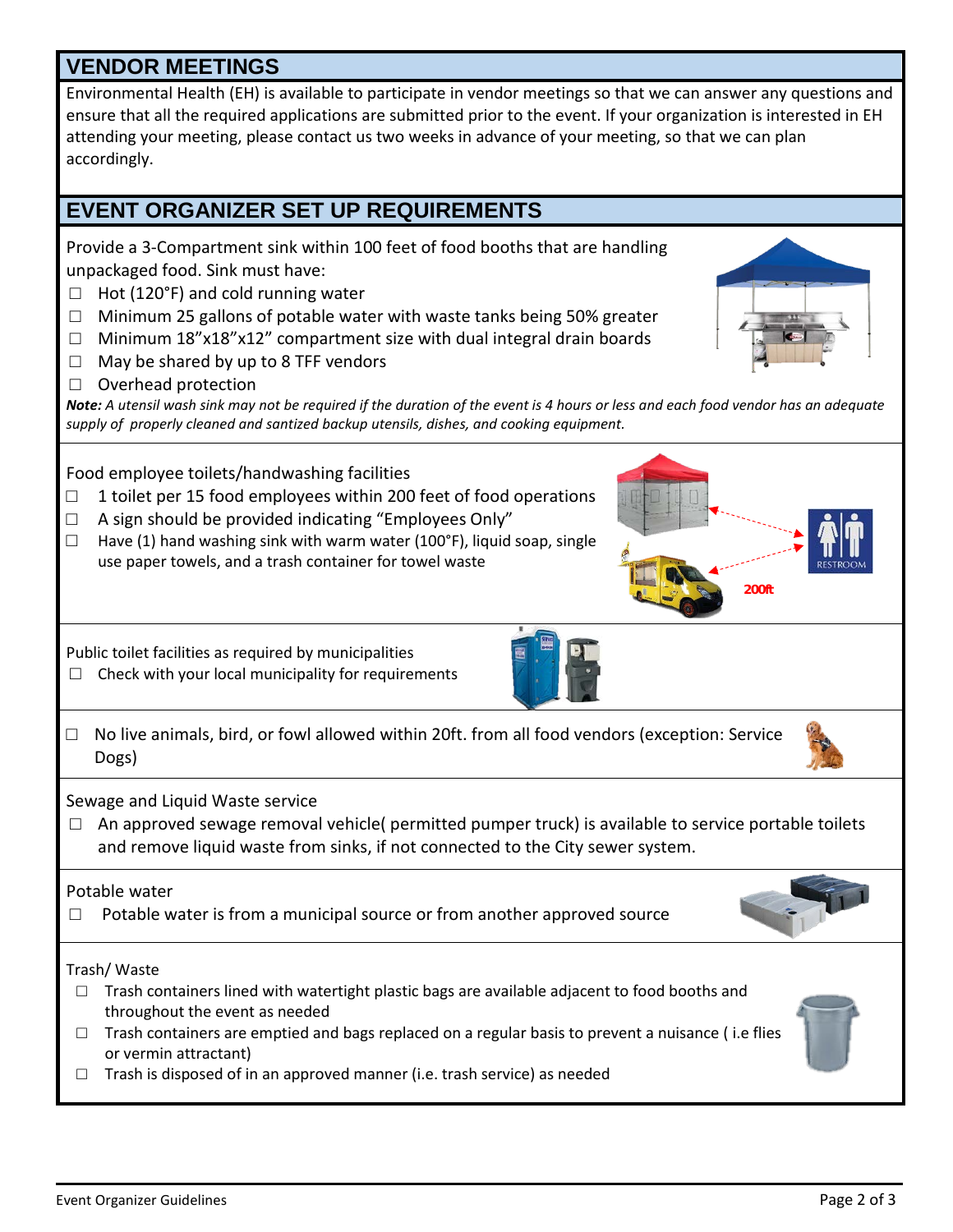## **Food Vendor List**

List all food vendors, beverage vendors, and food vehicles that are not permitted in Orange County. Attach additional sheets if needed for more vendors.

| <b>Name of Vendor</b> | <b>Owner's Name</b> | <b>Email</b>  | Phone #           | <b>Type of Vendor</b> |  |  |
|-----------------------|---------------------|---------------|-------------------|-----------------------|--|--|
| Example: Taco Macho   | John Smith          | John@abcd.com | $(714)123 - 4567$ | Category 2, Open Food |  |  |
|                       |                     |               |                   |                       |  |  |
|                       |                     |               |                   |                       |  |  |
|                       |                     |               |                   |                       |  |  |
|                       |                     |               |                   |                       |  |  |
|                       |                     |               |                   |                       |  |  |
|                       |                     |               |                   |                       |  |  |
|                       |                     |               |                   |                       |  |  |
|                       |                     |               |                   |                       |  |  |
|                       |                     |               |                   |                       |  |  |
|                       |                     |               |                   |                       |  |  |

# **Orange County Food Truck/Trailer Verification Form**

Fill out the information below to verify if the Orange County permitted Mobile Food Facility is eligible to operate at your Event.

| Name of Food Truck/ Cart:  | <b>Owner's Name:</b> | <b>License Plate #:</b> | <b>Health Permit (PR#):</b> |  |
|----------------------------|----------------------|-------------------------|-----------------------------|--|
| Example: Popcorn on Wheels | Jane Doe             | 1AB2345                 | PR1234567                   |  |
|                            |                      |                         |                             |  |
|                            |                      |                         |                             |  |
|                            |                      |                         |                             |  |
|                            |                      |                         |                             |  |
|                            |                      |                         |                             |  |
|                            |                      |                         |                             |  |
|                            |                      |                         |                             |  |
|                            |                      |                         |                             |  |
|                            |                      |                         |                             |  |

\_\_\_\_\_\_\_\_\_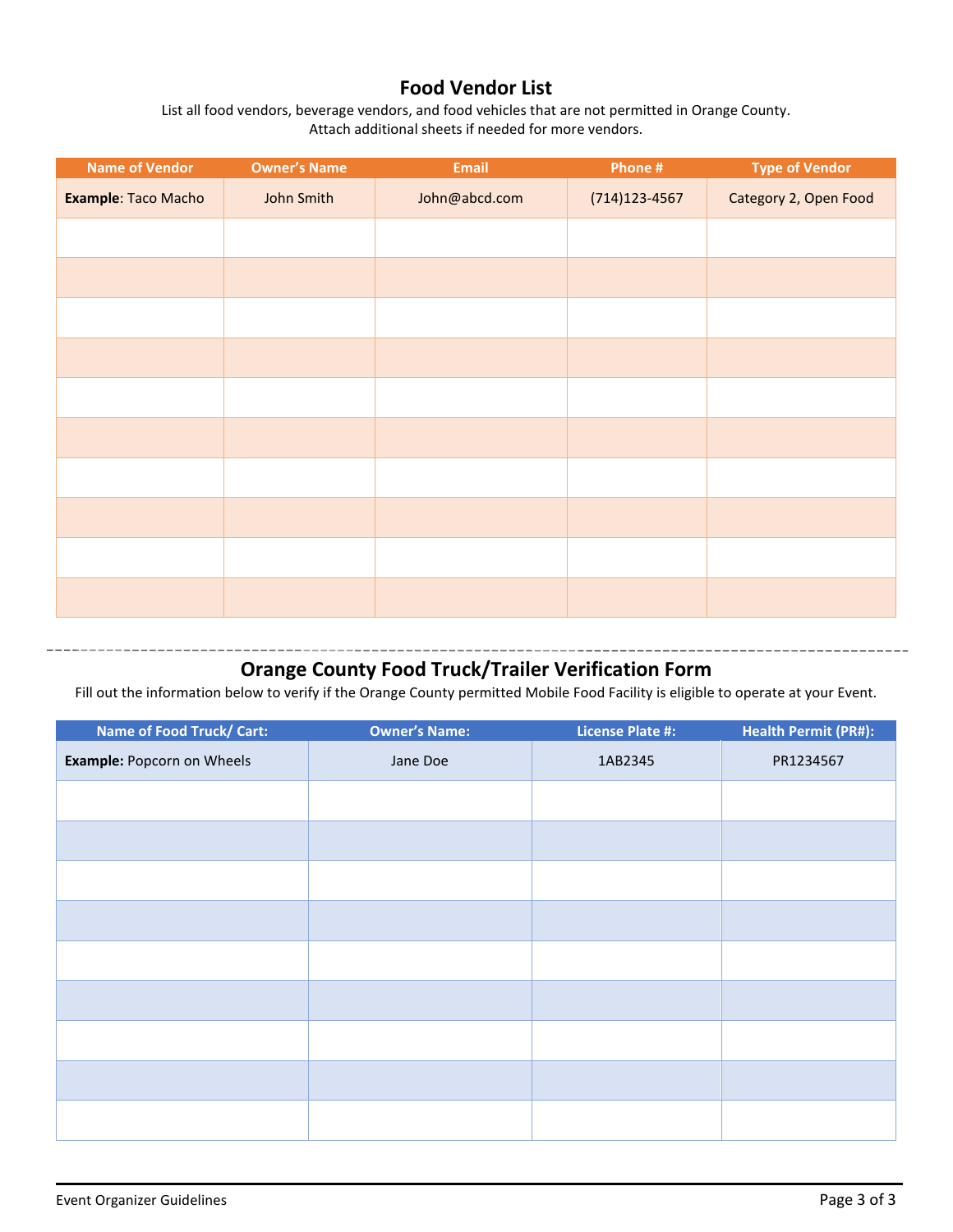| <b>Public Health Services</b><br><b>Environmental Health Division</b><br><b>HEALTH PERMIT APPLICATION</b><br>1241 E. Dyer Road, Suite 120, Santa Ana, CA 92705<br>Telephone: (714) 433-6080<br><b>EVENT ORGANIZER</b><br>Email: EHSpecialEvents@ochca.com<br>Web Site: www.ocfoodinfo.com/tff |                                                                                                                                                                                                                                                                                                                                                                                                                                                           |                    |            |                                                           |             |                                         |                                      |                        |
|-----------------------------------------------------------------------------------------------------------------------------------------------------------------------------------------------------------------------------------------------------------------------------------------------|-----------------------------------------------------------------------------------------------------------------------------------------------------------------------------------------------------------------------------------------------------------------------------------------------------------------------------------------------------------------------------------------------------------------------------------------------------------|--------------------|------------|-----------------------------------------------------------|-------------|-----------------------------------------|--------------------------------------|------------------------|
|                                                                                                                                                                                                                                                                                               | This section is to be completed by the applicant, in full - Please print clearly - Do not detach copies - Health Permits are NOT transferable and NOT refundable                                                                                                                                                                                                                                                                                          |                    |            |                                                           |             |                                         |                                      |                        |
| TYPE                                                                                                                                                                                                                                                                                          | $\Box$ For profit Event Organizer<br>$\Box$ Nonprofit Event Organizer, attach proof of non-profit charitable organization status                                                                                                                                                                                                                                                                                                                          |                    |            |                                                           |             | Event Frequency:<br>$\Box$ Single Event |                                      | Recurring Event        |
| čITY                                                                                                                                                                                                                                                                                          | City approved Community Event:                                                                                                                                                                                                                                                                                                                                                                                                                            | ☑ Yes              |            |                                                           |             |                                         |                                      |                        |
| EVENT<br>INFO                                                                                                                                                                                                                                                                                 | Name of Event:                                                                                                                                                                                                                                                                                                                                                                                                                                            |                    |            | Event Date(s):                                            |             |                                         | Event Hours of Operation             | AM/PM                  |
|                                                                                                                                                                                                                                                                                               | Event Address:                                                                                                                                                                                                                                                                                                                                                                                                                                            |                    |            | City:                                                     |             |                                         |                                      | Zip:                   |
|                                                                                                                                                                                                                                                                                               |                                                                                                                                                                                                                                                                                                                                                                                                                                                           |                    |            | THIS APPLICATION MUST BE SUBMITTED 2 WEEKS PRIOR TO EVENT |             |                                         |                                      |                        |
|                                                                                                                                                                                                                                                                                               | Type of Ownership (*Attach Certificate of LP, LLP Registration, Articles of Incorporation or Organization)<br>Individual Owner                                                                                                                                                                                                                                                                                                                            | $\Box$ Partnership | $\Box$ LP* |                                                           | $\Box$ LLP* | Corporation*                            |                                      | $\Box$ LLC*            |
|                                                                                                                                                                                                                                                                                               | Nonprofit Charitable Organization, attach proof of status**                                                                                                                                                                                                                                                                                                                                                                                               |                    |            | □ City/Government Entity                                  |             |                                         |                                      |                        |
|                                                                                                                                                                                                                                                                                               | Company/Business/Nonprofit Name:                                                                                                                                                                                                                                                                                                                                                                                                                          |                    |            | Owner's Name:                                             |             |                                         | Owner's Phone Number:                |                        |
| EVENT ORGANIZER INFO                                                                                                                                                                                                                                                                          | Event Organizer's Name:                                                                                                                                                                                                                                                                                                                                                                                                                                   |                    |            | Event Organizer's Phone Number:                           |             | Event Organizer's Email:                |                                      |                        |
|                                                                                                                                                                                                                                                                                               | Owner's Address (cannot be a P.O. Box):                                                                                                                                                                                                                                                                                                                                                                                                                   |                    |            | City:                                                     |             |                                         | State:                               | Zip:                   |
|                                                                                                                                                                                                                                                                                               | Mailing Address (if different from Owner's Address):                                                                                                                                                                                                                                                                                                                                                                                                      |                    |            | City:                                                     |             |                                         | State:                               | Zip:                   |
|                                                                                                                                                                                                                                                                                               | Driver's License (if Individual Owner or Partnership, for Recurring Events only):<br>Owner's Email:                                                                                                                                                                                                                                                                                                                                                       |                    |            |                                                           |             |                                         |                                      |                        |
|                                                                                                                                                                                                                                                                                               | Total number of food vendors/vehicles at your event: ____________ (Please attach a list of all food vendors/vehicles to this application)                                                                                                                                                                                                                                                                                                                 |                    |            |                                                           |             |                                         |                                      |                        |
|                                                                                                                                                                                                                                                                                               | Shared 3-compartment sinks for vendors on approved flooring with overhead protection (up to eight Category 2 TFFs per sink, within 100ft)                                                                                                                                                                                                                                                                                                                 |                    |            |                                                           |             |                                         |                                      |                        |
|                                                                                                                                                                                                                                                                                               | Who will provide the shared 3-compartment sink: __________________________________How many will be provided? _________                                                                                                                                                                                                                                                                                                                                    |                    |            |                                                           |             |                                         |                                      |                        |
|                                                                                                                                                                                                                                                                                               | Approved restrooms for food vendors/vehicles (1 toilet for every 15 employees, within 200ft)                                                                                                                                                                                                                                                                                                                                                              |                    |            |                                                           |             |                                         | How many will be provided? _________ |                        |
| <b>SPECIFICATION</b>                                                                                                                                                                                                                                                                          | $\Box$ City of $\Box$<br>TFF Operator<br>Event Organizer<br>Who will remove the liquid waste:<br>Connected to sewer<br>Waste Removal Company: ________                                                                                                                                                                                                                                                                                                    |                    |            |                                                           |             |                                         |                                      |                        |
|                                                                                                                                                                                                                                                                                               | Is electrical provided for each food vendor?<br>$\Box$ Yes $\Box$ No                                                                                                                                                                                                                                                                                                                                                                                      |                    |            |                                                           |             |                                         |                                      |                        |
|                                                                                                                                                                                                                                                                                               | If the event is scheduled for more than one day, will the TFF(s) have continuous electricity to power refrigerator(s) overnight?<br>$\Box$ Yes $\Box$ No<br>Provide a <b>Site map</b> included with location of: vendors, water lines (potable/waste), trash, vendor back-up storage, restrooms, handwashing sinks                                                                                                                                        |                    |            |                                                           |             |                                         |                                      |                        |
|                                                                                                                                                                                                                                                                                               | for restroom, shared 3-compartment sink, & electricity (if provided)                                                                                                                                                                                                                                                                                                                                                                                      |                    |            |                                                           |             |                                         |                                      |                        |
|                                                                                                                                                                                                                                                                                               | I hereby make an application for a health permit to establish and/or operate the above business, use, or services in accordance with the laws,<br>ordinances, and regulations that are now or may hereinafter be in force pertaining to the above business and I certify that I am the owner or<br>authorized representative of this business and that all statements are true to the best of my knowledge. I hereby consent to all necessary inspections |                    |            |                                                           |             |                                         |                                      |                        |
|                                                                                                                                                                                                                                                                                               | incident to the issuance of this permit and operation of the business.                                                                                                                                                                                                                                                                                                                                                                                    |                    |            |                                                           |             |                                         |                                      |                        |
| <b>TERMS</b>                                                                                                                                                                                                                                                                                  | Once the Event Organizer application packet is approved by a representative of Environmental Heatlh and fees are paid in full, then a health permit is<br>issued. Food operations without the necessary permits shall be subject to closure of the food facility and a penalty not to exceed three times the cost<br>of the permit (California Retail Food Code, section 114387).                                                                         |                    |            |                                                           |             |                                         |                                      |                        |
|                                                                                                                                                                                                                                                                                               | <b>Print Name</b>                                                                                                                                                                                                                                                                                                                                                                                                                                         |                    |            |                                                           | Title       |                                         |                                      |                        |
|                                                                                                                                                                                                                                                                                               | Signature                                                                                                                                                                                                                                                                                                                                                                                                                                                 |                    |            |                                                           | Date        |                                         |                                      |                        |
|                                                                                                                                                                                                                                                                                               |                                                                                                                                                                                                                                                                                                                                                                                                                                                           |                    |            | <b>OFFICE USE ONLY</b>                                    |             |                                         |                                      |                        |
|                                                                                                                                                                                                                                                                                               | PE:<br>PR:                                                                                                                                                                                                                                                                                                                                                                                                                                                |                    | FA:        | EV:                                                       | OW:         |                                         |                                      | AR:                    |
| 쁕                                                                                                                                                                                                                                                                                             | Permit is valid for:                                                                                                                                                                                                                                                                                                                                                                                                                                      |                    |            |                                                           |             |                                         |                                      |                        |
|                                                                                                                                                                                                                                                                                               | Fee Amount:                                                                                                                                                                                                                                                                                                                                                                                                                                               | <b>HSO Number:</b> |            | Program Identifier:                                       |             |                                         |                                      | <b>Billing Status:</b> |
| 음<br>도                                                                                                                                                                                                                                                                                        | Notes:                                                                                                                                                                                                                                                                                                                                                                                                                                                    |                    |            |                                                           |             |                                         |                                      |                        |
|                                                                                                                                                                                                                                                                                               |                                                                                                                                                                                                                                                                                                                                                                                                                                                           |                    |            |                                                           |             |                                         |                                      |                        |
|                                                                                                                                                                                                                                                                                               |                                                                                                                                                                                                                                                                                                                                                                                                                                                           |                    |            |                                                           |             |                                         |                                      |                        |
|                                                                                                                                                                                                                                                                                               | Permit Approved By (PRINT):                                                                                                                                                                                                                                                                                                                                                                                                                               |                    |            |                                                           |             | Date:                                   |                                      |                        |